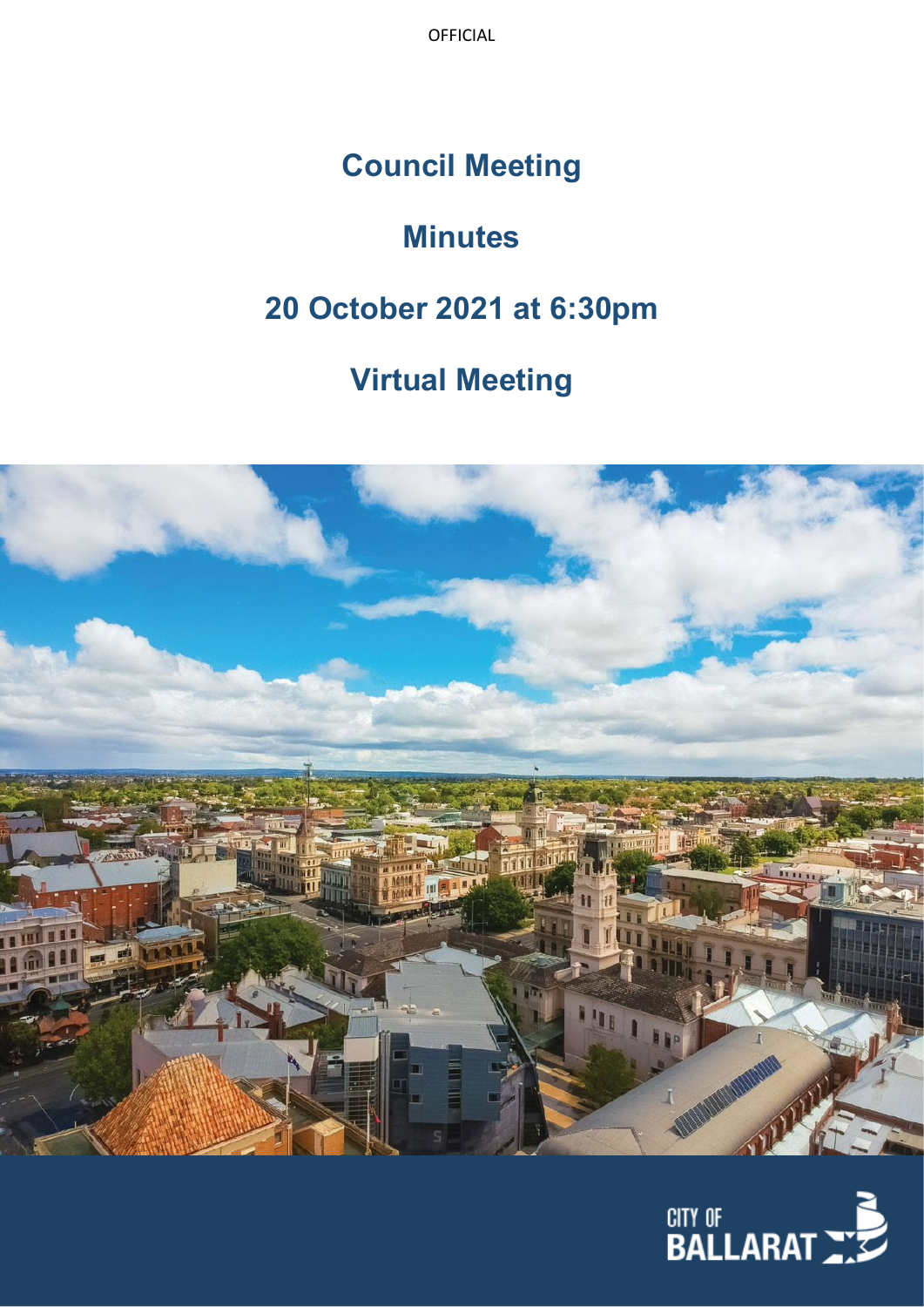

### **ORDER OF BUSINESS**

| 4.1. Hearing of Verbal and Written Submissions Pertaining to the Draft Governance |  |
|-----------------------------------------------------------------------------------|--|
|                                                                                   |  |
|                                                                                   |  |

**The next Meeting of the Ballarat City Council will be held on Wednesday 27 October 2021.**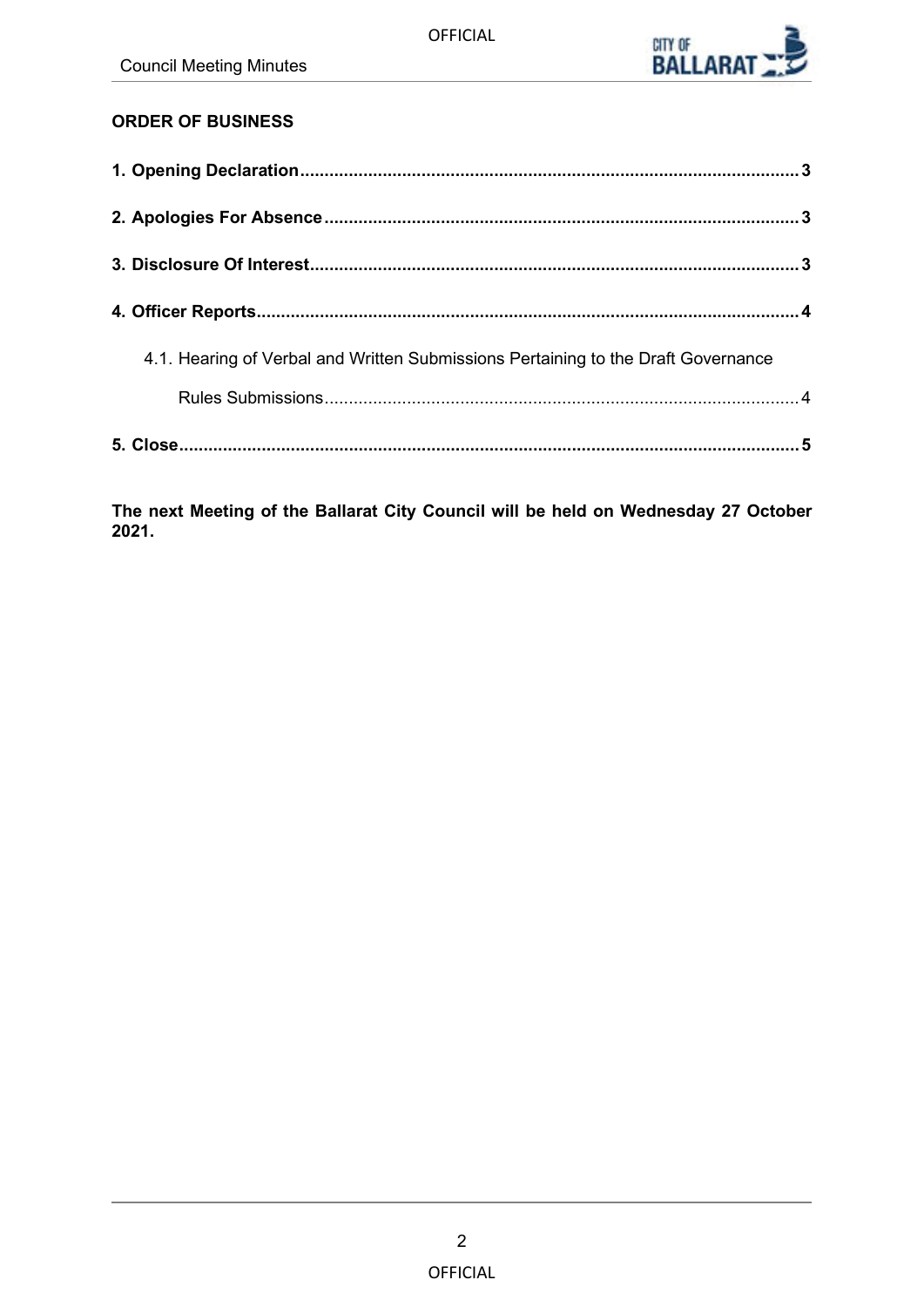

#### <span id="page-2-0"></span>**1. OPENING DECLARATION**

- **Councillors:** *"We, the Councillors of the City of Ballarat, declare that we will carry out our duties in the best interests of the community, and through collective leadership will maintain the highest standards of good governance."*
- **Mayor:** *"I respectfully acknowledge the Wadawurrung and Dja Dja Wurrung People, the traditional custodians of the land, and I would like to welcome members of the public in the gallery."*

#### **2. APOLOGIES FOR ABSENCE**

#### **2.1 Present**

Mayor Cr Daniel Moloney Cr Ben Taylor Cr Samantha McIntosh Cr Belinda Coates Cr Mark Harris Cr Des Hudson Cr Amy Johnson Cr Peter Eddy Cr Tracey Hargreaves Mr Evan King- Chief Executive Officer

Ms Bridget Wetherall - Director Infrastructure and Environment Mr Matthew Wilson - Director Community Wellbeing Mr John Hausler - Director Corporate Services Ms Natalie Robertson - Director Development and Growth Mr Cameron Montgomery - Executive Manager Governance and Risk

#### **2.2 Apologies**

Nil

#### **3. DISCLOSURE OF INTEREST**

Nil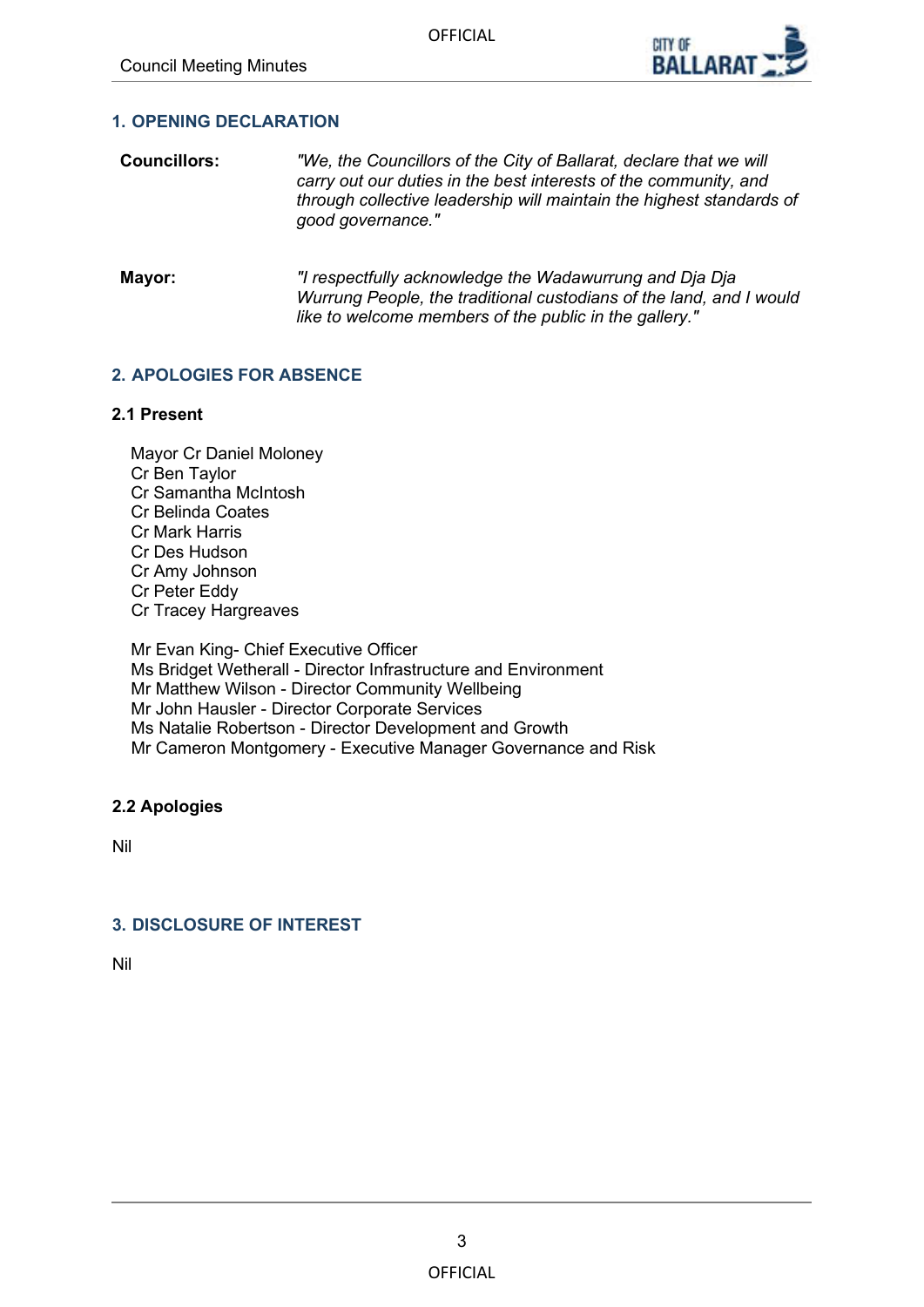

## <span id="page-3-0"></span>**4. OFFICER REPORTS**

#### **4.1. HEARING OF VERBAL AND WRITTEN SUBMISSIONS PERTAINING TO THE DRAFT GOVERNANCE RULES SUBMISSIONS**

| Division: | Executive Unit                                                                        |
|-----------|---------------------------------------------------------------------------------------|
| Director: | Evan King                                                                             |
|           | <b>Author/Position:</b> Cameron Montgomery – Executive Manager Governance<br>and Risk |

#### **PURPOSE**

- 1. The purpose of the report is to receive and consider written and verbal submission on the proposed Draft Governance Rules.
- 2. This meeting is for submitters who have requested, in their submission, that they wish to be heard in support of their submission. Each submitter will be provided the opportunity to be heard and address Council in support of their submission.

#### **RESOLUTION:**

- **10. That Council:**
- **10.1Receive and consider verbal and written submissions relating to the Draft Governance Rules.**
- **10.2 Give public notice in accordance with section 55 of the** *Local Government Act 2020* **(the Act) of Council's intention to adopt, at a Council meeting to be held at 6.30pm on Wednesday 24 November 2021, the proposed Governance Rules in accordance with section 60 of the Act.**

**Moved: Cr Mark Harris CARRIED Seconded: Cr Peter Eddy (R199/21)**